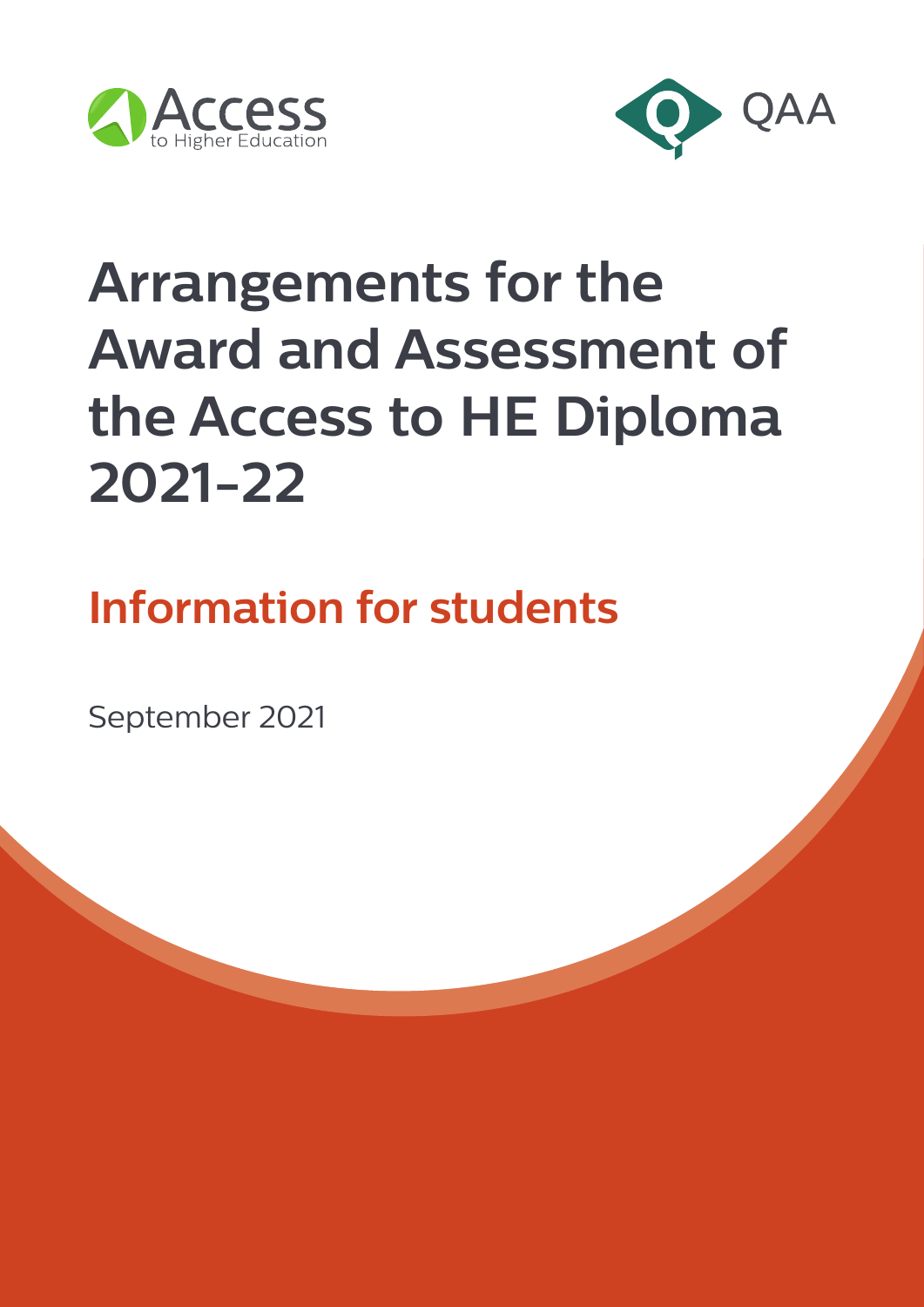# **Contents**

| How are you ensuring parity between Access to HE students and students studying A level                                                                                                           |  |
|---------------------------------------------------------------------------------------------------------------------------------------------------------------------------------------------------|--|
|                                                                                                                                                                                                   |  |
| I am finding it difficult to study where lessons, materials and/or assessments have been<br>adapted and am worried it will affect my grades and completing the Diploma, what should I do?. 7      |  |
| I need additional support to help with my specific learning needs, will this be available if my                                                                                                   |  |
| I need additional support to help with my specific learning needs and I am worried adaptations<br>to my course will affect my grades and completing the Diploma, what should I do?7               |  |
| If there is a further lockdown (local or national) and I feel the work I produce during the                                                                                                       |  |
| If there is a further lockdown which means I am unable to study because I am a key                                                                                                                |  |
| I am a continuing student who started my course before 1 August 2021. What do I do if I feel the<br>work I produced during a lockdown (local or national) does not reflect my current or previous |  |
| I am a continuing student who started my course before 1 August 2021 and I was unable to<br>study and submit assessments during a lockdown (local or national). What should I do? 9               |  |
| I am a continuing student who started my course before 1 August 2021 and my provider<br>rescheduled my assessments to be submitted at a later date because of national lockdown(s).               |  |
|                                                                                                                                                                                                   |  |
|                                                                                                                                                                                                   |  |
|                                                                                                                                                                                                   |  |
|                                                                                                                                                                                                   |  |
| How do I apply for an extension to an assessment submission deadline? 11                                                                                                                          |  |
|                                                                                                                                                                                                   |  |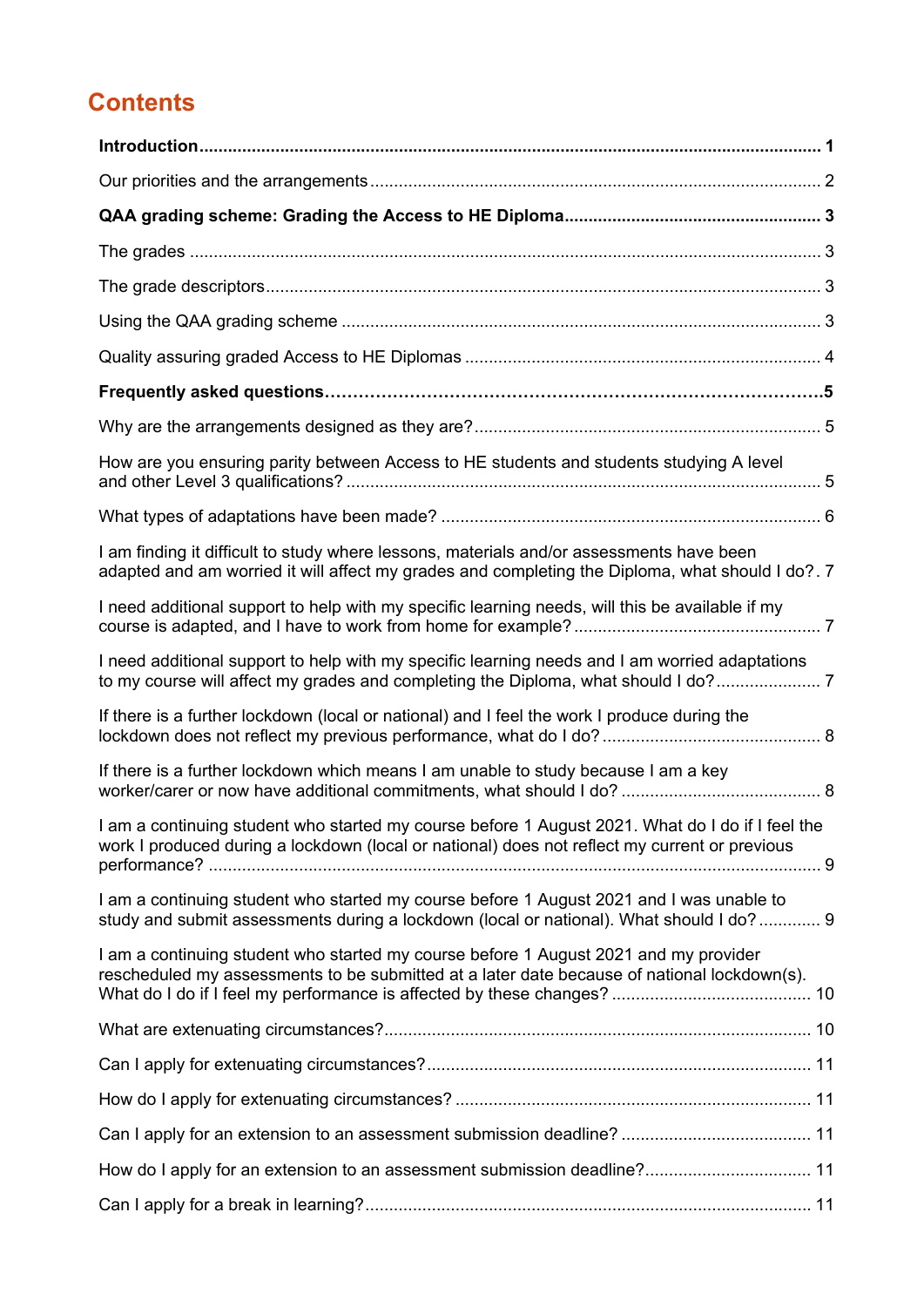| I am not due to complete my studies until after 31 July 2022. What are the arrangements for |  |
|---------------------------------------------------------------------------------------------|--|
|                                                                                             |  |
| What do the arrangements look like for units where I cannot submit all of the evidence      |  |
|                                                                                             |  |
|                                                                                             |  |
|                                                                                             |  |
|                                                                                             |  |
| I feel my well-being and mental health are being affected, what should I do?  12            |  |
|                                                                                             |  |
|                                                                                             |  |
|                                                                                             |  |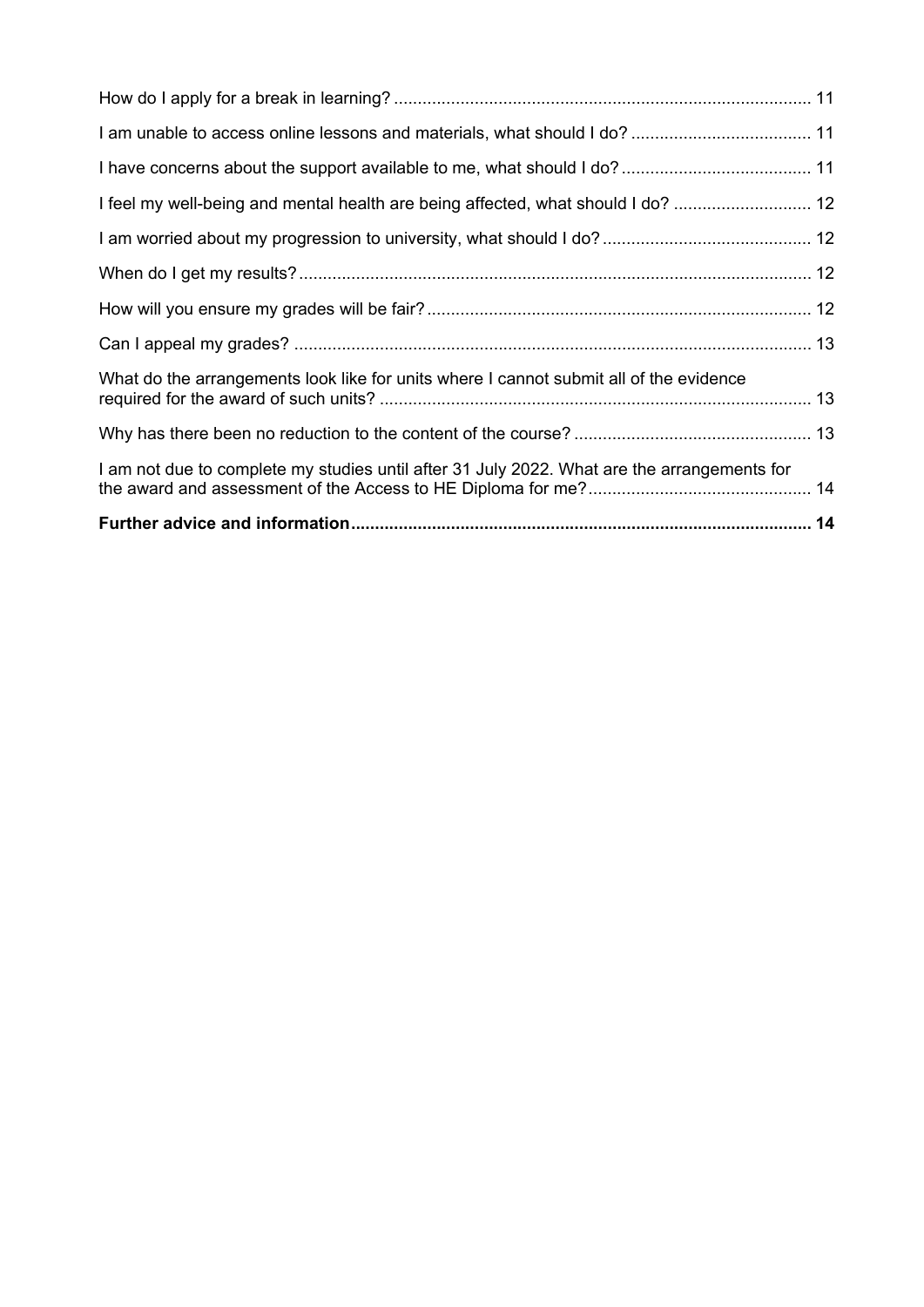# <span id="page-3-0"></span>**Introduction**

1 The Access to HE Diploma (the Diploma) is a nationally recognised qualification that is designed to provide preparation for study in higher education for adults returning to education. Individual Diplomas are validated and awarded by Access Validating Agencies (AVAs), according to regulations and specifications set by QAA.

2 For each Diploma there is an approved set of units of assessment in a number of different areas which are appropriate for the subject of the Diploma. Access to HE Diplomas are made up of 60 credits.

3 The COVID pandemic has caused significant disruption for us all and as we approach the new academic year, QAA is determined to ensure that we continue to support Access to HE students.

4 We know that the current environment continues to pose challenges for many students, and that Access to HE students often balance significant additional responsibilities alongside their studies. Therefore, the arrangements in place for the 2021-22 academic year will continue to **safeguard** against any potential future disruption to your learning as a result of the pandemic.

5 The arrangements in place for the 2021-22 academic year will:

- ensure that you have the opportunity to achieve your Diploma by being taught and assessed so that you are fully prepared for the transition to higher education
- provide flexibility so that your course provider can work with their AVA to put in place arrangements that fit local needs and also meet your individual needs as a student. By doing so, QAA aims to ensure equity of opportunity for all Access to HE students.

6 This year, students will be supported to complete their studies through possible changes to the delivery of teaching, assessment and units delivered on their course. Students may study for their course face-to-face, online or through a blended approach which may include both face-toface and online delivery of teaching and assessment. QAA will work closely with your course provider and your AVA to ensure that quality, standards and student outcomes can be maintained.

7 It is QAA's priority to ensure that you receive fair and robust results and that the distribution of grades this year follows a similar pattern to the grades received in previous years. AVAs will continue to support course providers in implementing robust quality assurance mechanisms to ensure consistency is applied across all Access to HE Diplomas awarded. This will also ensure that your grades are as robust as those in previous years, and those in years to come, so that you and higher education providers can have confidence in them.

8 You will receive grades for all graded units you complete and these grades are provisional until they are confirmed by the Final Awards Board.

9 The following information is relevant to all full and part-time students in England, Wales and Northern Ireland who will be studying a QAA-recognised Access to HE Diploma in 2021-22. This includes:

- students who have started, or will start, their courses this academic year, that is, they start on or after 1 August 2021
- students who are continuing their studies, that is, they started their courses before 1 August 2021.

10 The information in this guidance is provided in the context of the most up-to-date advice for educational settings provided by the Department for Education (DfE) and Public Health England. Students and providers will be supported if advice from DfE or Public Health England means that adaptations need to be continued beyond 31 July 2022.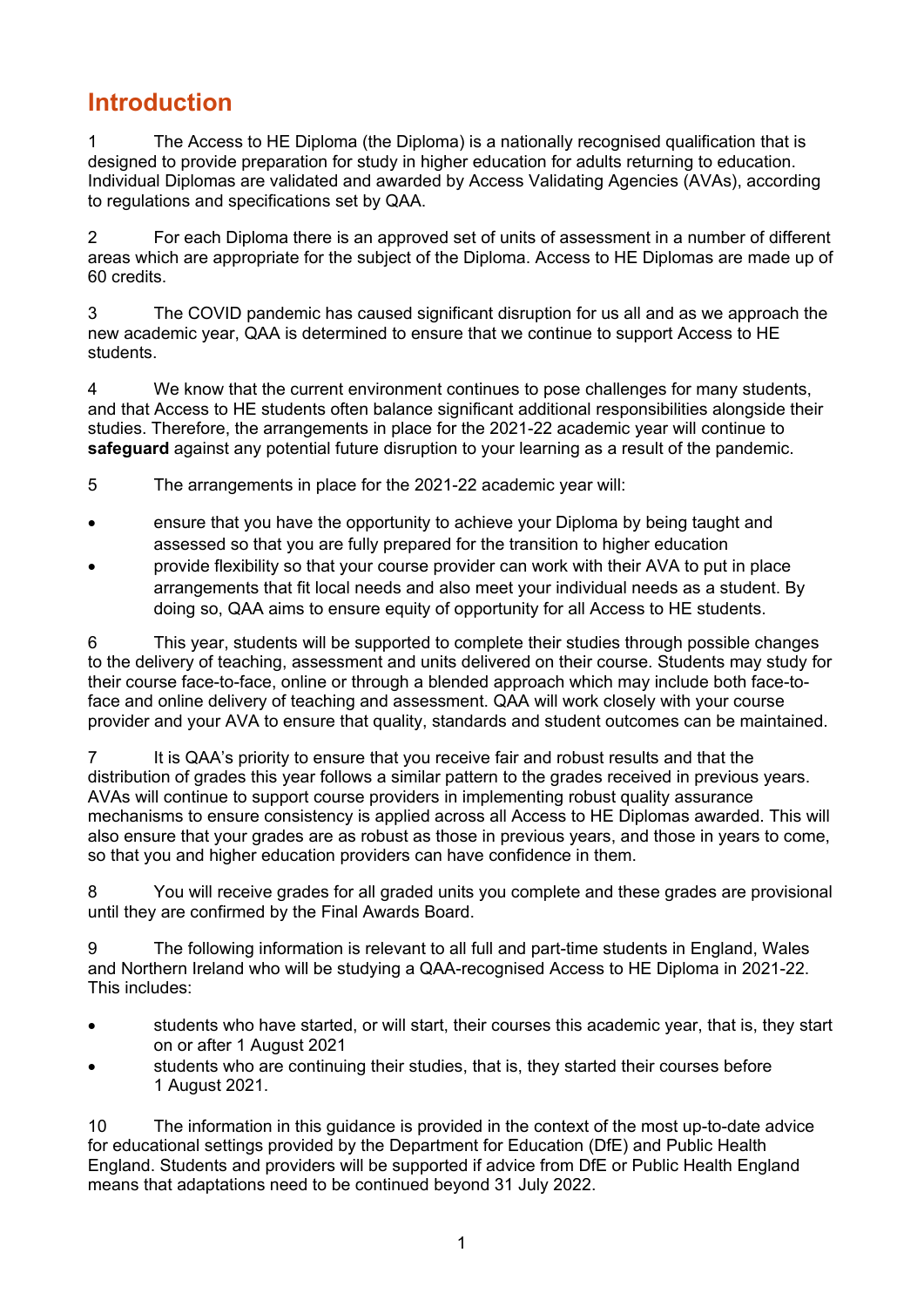## <span id="page-4-0"></span>**Our priorities and the arrangements**

Our priorities this academic year are to:

- support AVAs, students and providers in meeting the challenges to learning and delivery presented by the pandemic
- continue the application of an Extraordinary Regulatory Framework (ERF), including publicly facing communications
- work in collaboration with AVAs, providers, DfE, Welsh Government and other regulatory bodies to build on the strategy for Access to HE during and after the pandemic, focusing on sustainability and protection of the Access to HE Diploma.
- 11 The table below summarises the arrangements.

| <b>Teach</b>             | Teaching the content of the Diploma should continue to ensure every student has<br>the opportunity to acquire the knowledge and skills needed to progress to higher<br>education.                                                                                                                                           |
|--------------------------|-----------------------------------------------------------------------------------------------------------------------------------------------------------------------------------------------------------------------------------------------------------------------------------------------------------------------------|
| <b>Assess</b>            | Assessments should continue where possible. If a student can be assessed, they<br>should be assessed.                                                                                                                                                                                                                       |
| <b>Adapt</b>             | Assessments, delivery and/or units can be adapted, where necessary and<br>appropriate, to support students to continue learning.                                                                                                                                                                                            |
| <b>Support</b>           | Support is available for students from their providers if a student is finding it difficult<br>to learn or be assessed this academic year. In addition, further adaptations may be<br>available. Students should discuss the options with their provider.                                                                   |
|                          | Support may be available where providers are finding it difficult to deliver and<br>assess the Access to HE Diploma this academic year. Providers should discuss the<br>options with their AVA.                                                                                                                             |
| <b>Quality</b><br>assure | To ensure grades are fair, equitable and robust, effective quality assurance<br>arrangements will be applied. These can take account of:                                                                                                                                                                                    |
|                          | adaptations to the delivery, assessment or units delivered on the Diploma<br>$\circ$<br>extenuating circumstances that may have affected student performance in<br>$\circ$<br>assessment.                                                                                                                                   |
|                          | Based on evidence presented, a moderator may adjust grades either upwards or<br>downwards to ensure no student is advantaged or disadvantaged in relation to their<br>peers.                                                                                                                                                |
| <b>Award</b>             | If a student can be assessed, they should be assessed and awarded, based on<br>planned assessments.                                                                                                                                                                                                                         |
|                          | In those exceptional cases where a student cannot be assessed, the<br>student may still be awarded unit(s) that make up the Diploma, through<br>extenuation. The tutor/provider will draw upon either further adaptations to<br>assessments or alternate lines of evidence to determine whether the unit can be<br>awarded. |
| <b>Results</b>           | Confirmed results will be released by AVAs to providers no later than the deadline<br>for results to be uploaded to UCAS. Providers should check with their AVA when<br>confirmed results will be released to them.                                                                                                         |
| <b>Appeal</b>            | If a student is not satisfied with their grades they can appeal.                                                                                                                                                                                                                                                            |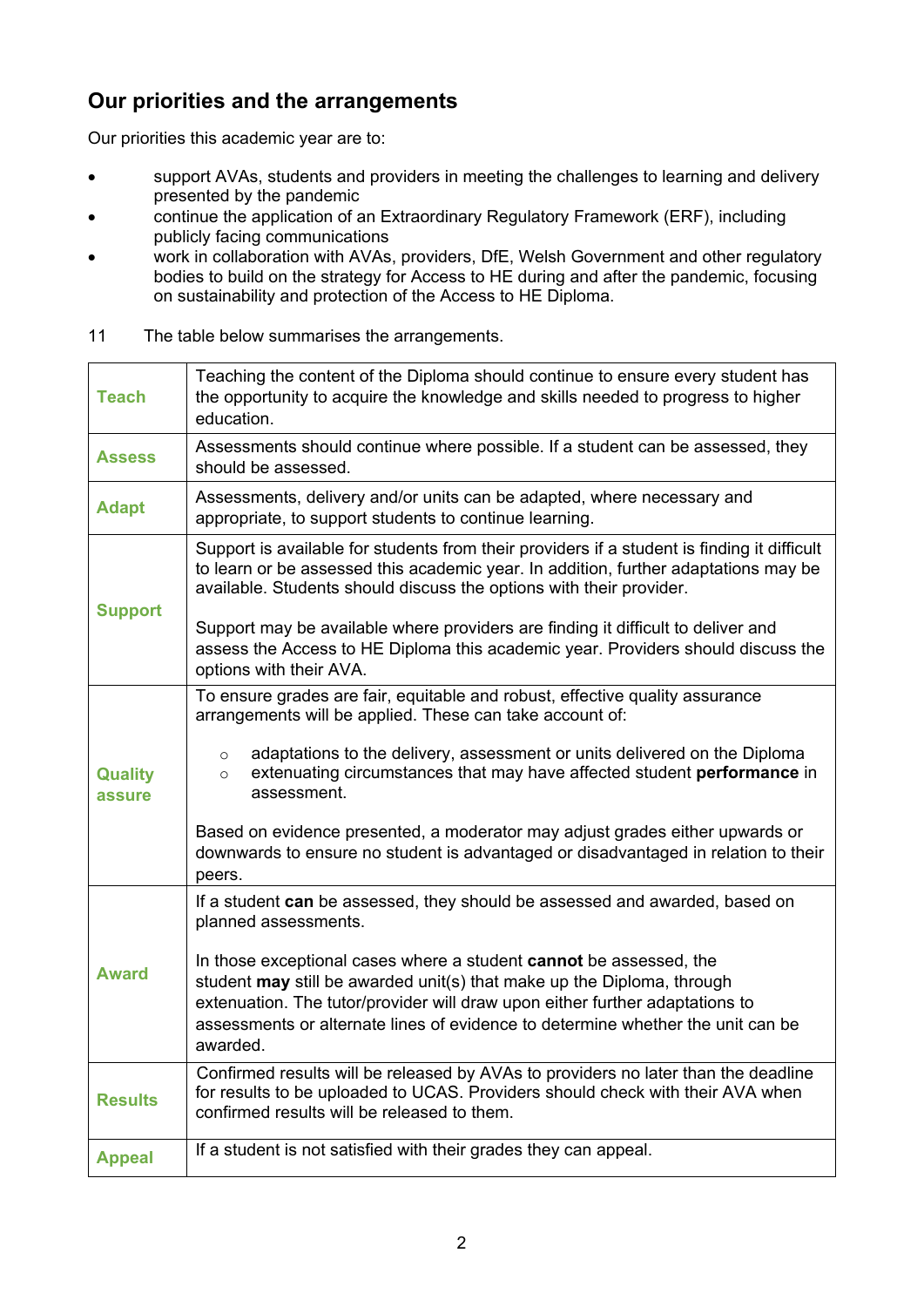# <span id="page-5-0"></span>**QAA grading scheme: Grading the Access to HE Diploma**

12 The [QAA grading scheme](https://www.qaa.ac.uk/en/access-to-he/access-to-he-resources) applies to all assessments (that is, assessed work) that are completed as part of the Diploma. This grading scheme will be applied to the Access to HE Diploma you are studying this year. The following information outlines how assessment grades will be awarded.

13 A grade is awarded for every graded Level 3 unit that a student completes successfully as part of an Access to HE Diploma. All Diplomas comprise 45 credits from graded Level 3 units, and 15 credits from Level 2 or Level 3 units that are not graded. There is no overall grade for the Access to HE Diploma.

14 The number of grades awarded to a student depends on the number of graded Level 3 units required for the particular Access to HE Diploma. This number can vary because, although all Diplomas contain 45 credits from graded Level 3 units, these units can have a value of 3, 6 or 9 credits. So, for example, some Diplomas have a small number of 9-credit units, while others have a larger number of 3-credit units.

15 The grade awarded for each unit is shown on the achievement transcript that is issued with Access to HE Diplomas. The transcript also shows how many credits were awarded for each successfully completed graded or ungraded unit.

#### <span id="page-5-1"></span>**The grades**

16 A grade of pass, merit or distinction can be assigned to each graded unit. There are no separate grade descriptors for 'not achieved'. A student may not achieve a unit if the specified learning outcomes for a unit are not met.

17 Where all learning outcomes are met on an ungraded unit, such units will receive 'achieved'.

#### <span id="page-5-2"></span>**The grade descriptors**

18 There is a common set of broad, generic grade descriptors which are used as the basis for all grading judgements on all courses. The seven descriptors relate to different aspects of performance which are relevant to the assessment of a student's readiness for higher study. They are presented under the following headings:

- 1. Understanding of the subject 5. Communication and presentation
- 2. Application of knowledge 6. Autonomy/independence
- 3. Application of skills 7. Quality
- 4. Use of information

#### <span id="page-5-3"></span>**Using the QAA grading scheme**

19 The assigned descriptors for a unit are made clear to students and are included in the assignment briefs provided to students by course tutors for each assignment.

20 Units are assessed in different ways - some are assessed through a single assessment (assignment); others involve more than one assessment. Integrated assessments may also be used to assess the learning outcomes of two or more different units through one piece of work. Irrespective of the nature or number of separate assessments or individual tasks used to assess the unit, the final outcome is a single unit grade which indicates the overall standard of performance for the unit.

21 When the tutor grades student assessments, they give assessment grades (of pass, merit or distinction) for each of the grade descriptors selected for use with the particular assignment(s) that have been designed to assess the unit.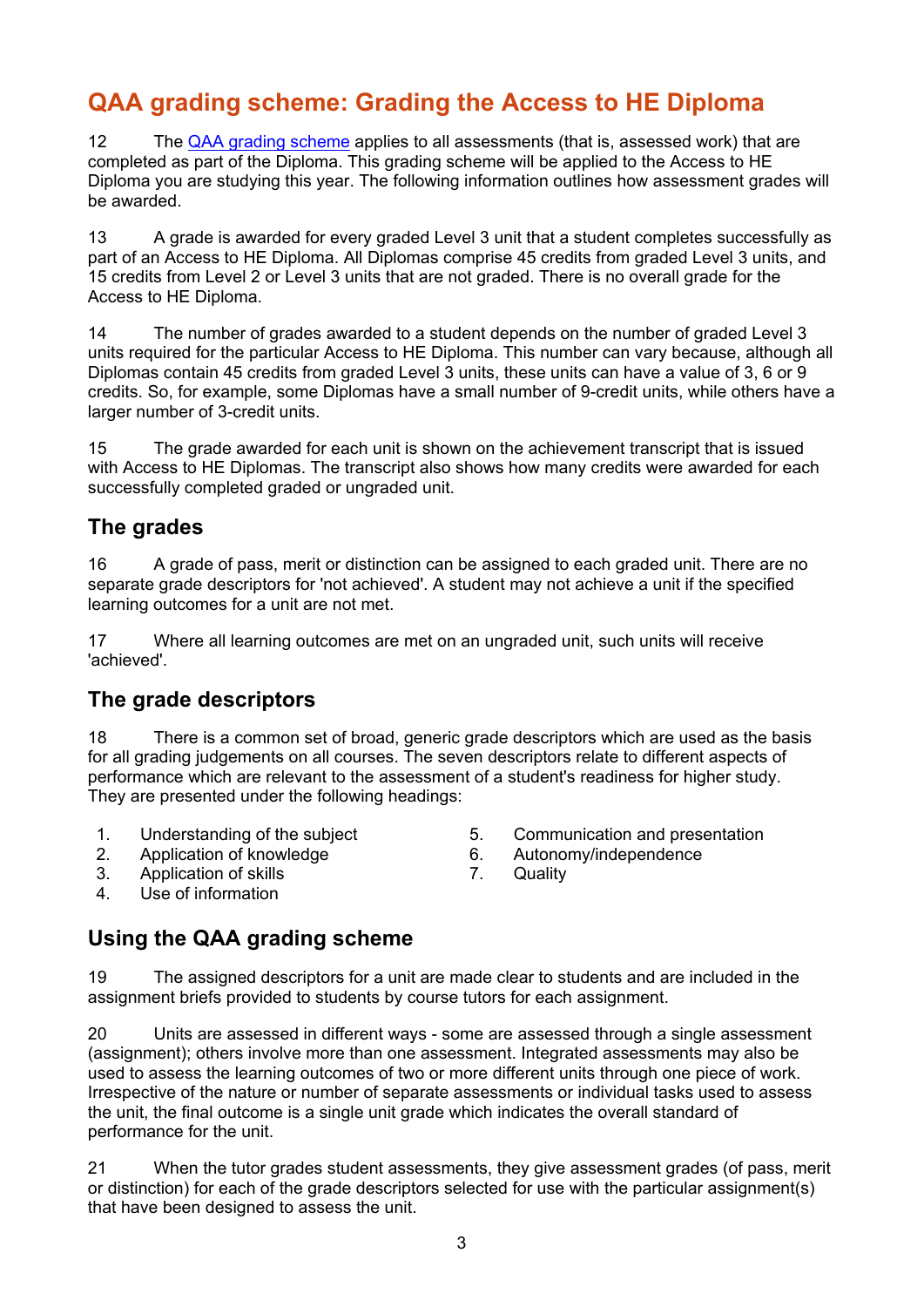22 Practices for managing the submission of student work, including drafts, late submissions and opportunities for resubmission or reassessment are governed by the regulations of the QAA grading scheme.

## <span id="page-6-0"></span>**Quality assuring graded Access to HE Diplomas**

23 In an environment where adaptation of assessment and delivery are possible, your Access Validating Agency (AVA) will put effective arrangements in place to support your provider in implementing robust quality assurance mechanisms that will ensure consistency is applied across all Access to HE Diplomas awarded.

24 To make sure that grades are fair and not unduly affected by the current situation, AVAs and providers will ensure that assessment grades go through a process of internal moderation, external moderation and standardisation. These processes will also be applied where assessments are adapted.

25 The AVA's operation of moderation ensures that consistent assessment standards are applied in all instances where Access to HE Diplomas or common units are delivered on more than one course or more than one occasion.

26 The AVA ensures that its providers operate rigorous internal moderation procedures which meet the AVA's requirements and which facilitate:

- the application of consistent standards of demand in assessment
- assessment design that maximises reliability and validity in assessment outcomes
- the consistent and accurate application of QAA assessment regulations.

27 The standardisation procedure provides opportunities for tutors, internal moderators and external moderators to share, discuss and, where necessary, recalibrate their expectations relating to the standards of work expected by:

- the requirements of any work at Level 2 or Level 3
- the learning outcomes and assessment criteria of the specific units that they work with
- the grade descriptors.

28 If you have any further questions that are not addressed, please contact either your provider or AVA.

<span id="page-6-1"></span>**We have provided below some of the questions that you might have about the award of your Diploma. The questions will be updated regularly on our [FAQs page.](https://www.accesstohe.ac.uk/en/contact-us/faqs/coronavirus-(covid-19))**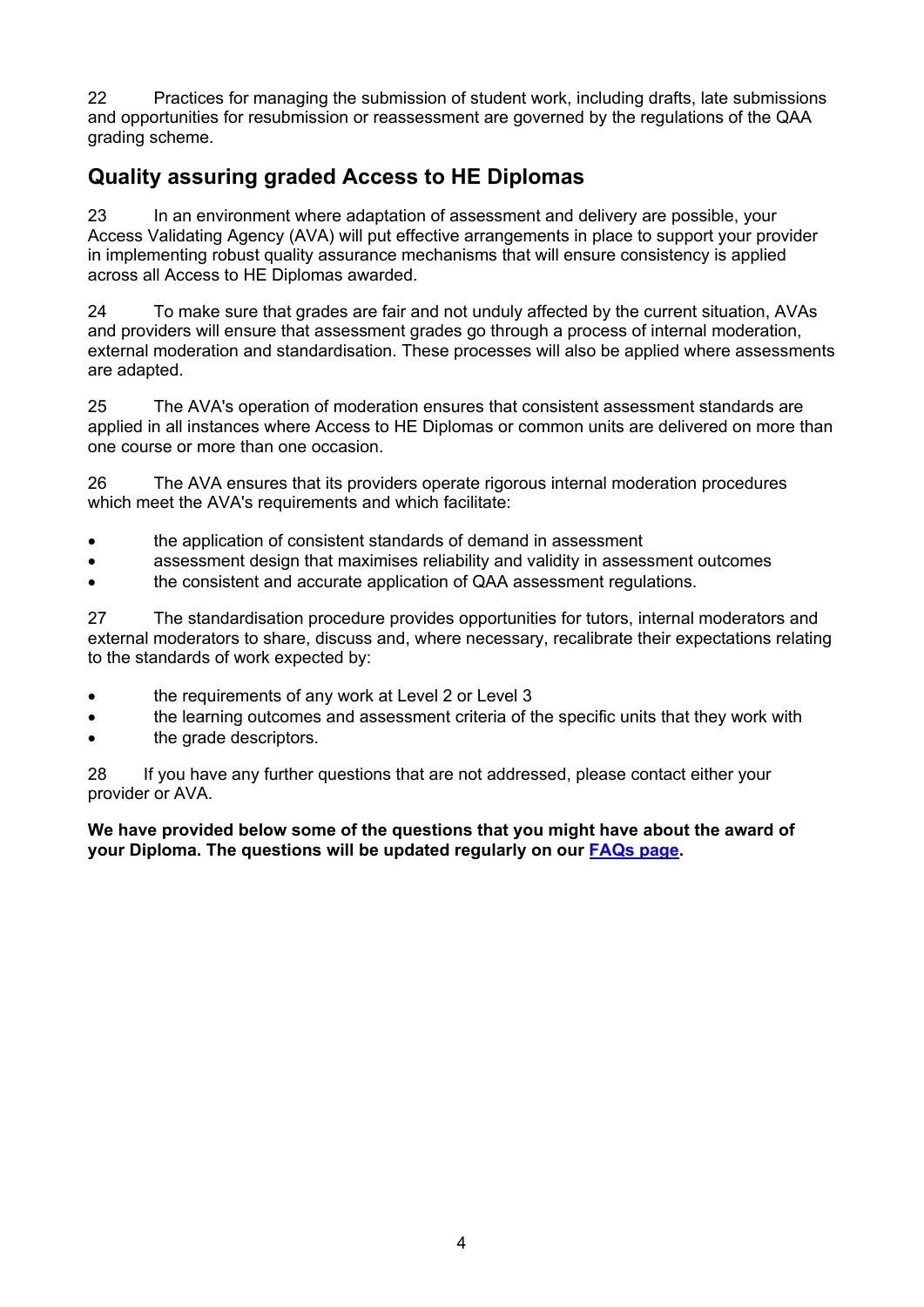# **Frequently asked questions**

#### **Why are the arrangements designed as they are?**

The arrangements for the award of the Access to HE Diploma in 2021-22 were designed to ensure that students studying an Access to HE Diploma during the pandemic had every opportunity to be assessed and acquire the necessary knowledge and skills to facilitate their progression into HE.

The Access to HE Diploma is not only intended to demonstrate that a student has achieved the necessary academic qualification to progress into higher education, but it is also designed to prepare students fully for their HE experience. Giving students every opportunity to be assessed will help them build confidence that they have the necessary tools to succeed. It will also provide assurance to higher education providers that a student is prepared for higher education.

Many Access to HE students have not studied for several years, and the teaching and learning model used to deliver the Diploma is designed to provide them with the best possible foundation for the discipline of higher education study.

This is why it is important that teaching and assessment continue whenever possible. However, during the pandemic it is possible that in some exceptional circumstances not all assessments will be able to take place. For students, the additional pressures of work, caring responsibilities or illness may affect their ability to engage with teaching, learning and assessment.

For providers, the current circumstances may make the delivery and/or assessment of the Diploma challenging. To ensure fairness, tutors can adapt assessments where these situations arise.

The key points are listed below.

- 1 Where all assessments for the qualification have taken place as normal or in an adapted form, they will determine the student's level of attainment.
- 2 To ensure grades are fair, equitable and robust, effective quality assurance arrangements will be applied. These can take account of:
	- adaptations to the delivery, assessment or units delivered on the Diploma
	- extenuating circumstances that may have affected student **performance** in assessment.

Based on evidence presented, a moderator may adjust grades either upwards or downwards to ensure no student is advantaged or disadvantaged in relation to their peers.

3 In those exceptional cases where a student cannot be assessed, the student may still be awarded unit(s) that make up the Diploma, through extenuation. The tutor/provider will draw upon either further adaptations to assessments or alternate lines of evidence to satisfy the award of unit.

We believe that the approach being taken is fair and ensures students have the best preparation possible to help them transition into higher education, whilst also providing additional support measures for students in recognition of the challenges of the pandemic.

#### <span id="page-7-0"></span>**How are you ensuring parity between Access to HE students and students studying A level and other Level 3 qualifications?**

The arrangements for the award of the Access to HE Diploma provide as much parity with A levels and other Level 3 qualifications as we are able to give within the different cohorts of students studying courses which are intrinsically very different for all students.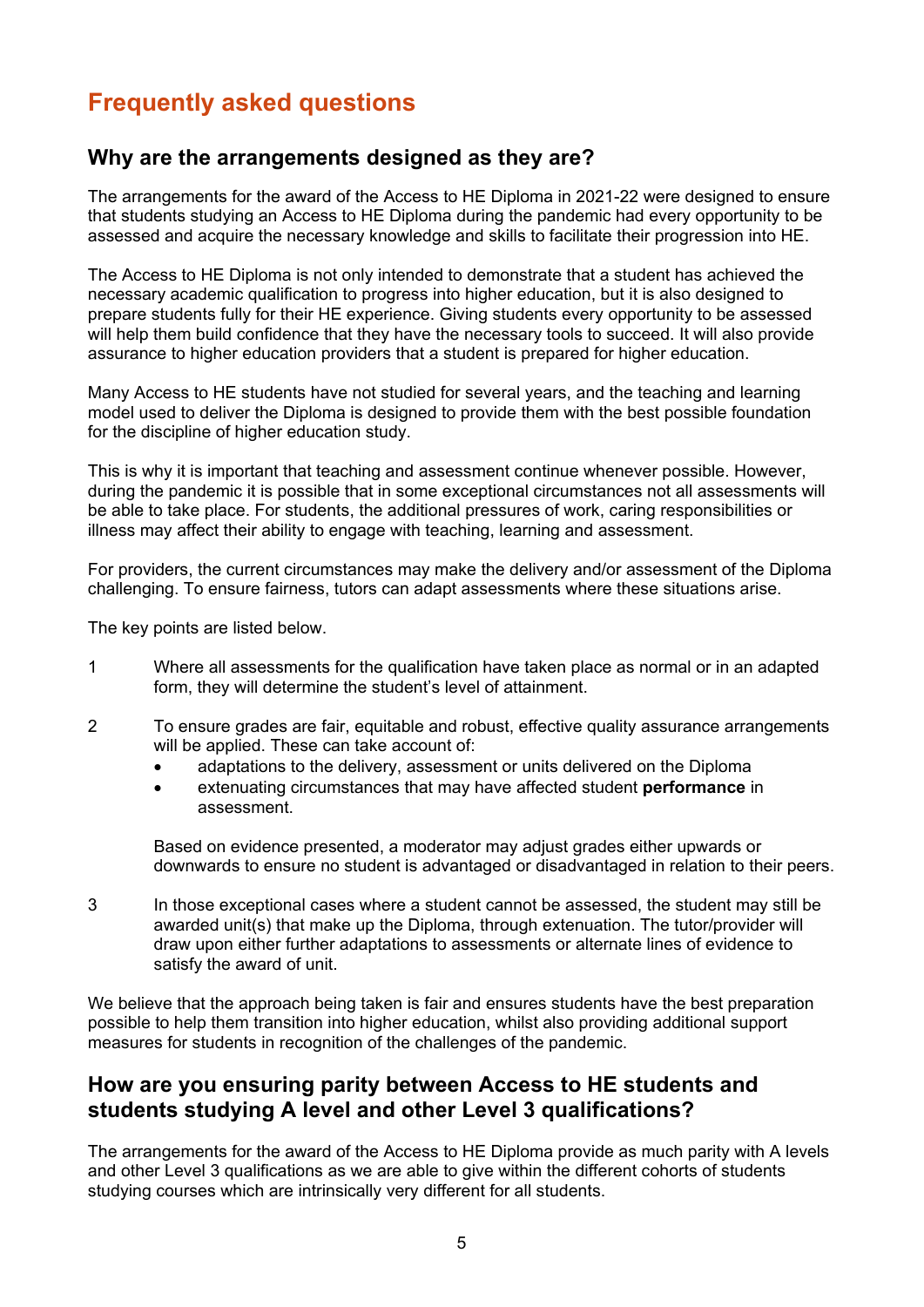There are necessary differences in the arrangements between Access to HE Diplomas and other Level 3 qualifications that facilitate progression to HE. The two main differences are:

- quality assurance processes designed to safeguard you if your academic performance is affected by the issues arising from the pandemic. To ensure grades are fair, equitable and robust, effective quality assurance arrangements will be applied. These can take account of:
	- $\circ$  adaptations to the delivery, assessment or units delivered on the Diploma<br> $\circ$  extenuating circumstances that may have affected your performance in as
	- extenuating circumstances that may have affected your performance in assessment.

Based on evidence presented, a moderator may adjust grades either upwards or downwards to ensure no student is advantaged or disadvantaged in relation to their peers.

award through extenuation which provides a safeguard in those exceptional cases where you **cannot** be assessed, you **may** still be awarded unit(s) that make up the Diploma, through extenuation.

These differences recognise the variations in the qualifications themselves and the students that study them. The Access to HE Diploma is:

- a credit-based qualification designed for adults wishing to enter higher education. Therefore, in order to achieve the award of the Diploma the student must complete the units that make up the programme of study
- usually completed by the majority of students over the course of one academic year
- assessed through continuous assessment. This means students complete assessments throughout their course of study
- not subject to an overall grade. Access to HE students receive a grade transcript which provides a breakdown of the grades achieved over their course of study.

The Extraordinary Regulatory Framework (ERF) introduced in response to the pandemic allows for providers to adapt the course to meet the needs of students to give them the best opportunity to complete. Adaptations are proposed at provider level because they know their students best and the local issues caused by the pandemic, and courses can be designed to meet those needs. The ERF has also been designed to allow for adaptations to be made according to students' personal circumstances.

#### <span id="page-8-0"></span>**What types of adaptations have been made?**

Please contact your course tutor who will explain how your course has been adapted and may be adapted in the future.

- Assessment submission dates are set by course providers. If you are not able to meet the submission date, let your course provider know and you may be given an extension. Records of extensions granted will be held by course providers as part of their normal record keeping processes. This information will not normally be shared with universities.
- Providers can adapt assessments, delivery and/or changes to units delivered, **where necessary and appropriate**, to:
	- o support teaching and learning, and assist in mitigating any possible effects of previous or future disruptions to teaching, learning and assessment relating to the pandemic
	- o make assessments as manageable and flexible as possible, for example, to address the impact of compliance with social distancing or other public health guidance
	- o safeguard against any future disruptions relating to the pandemic, such as local lockdowns or closure of facilities.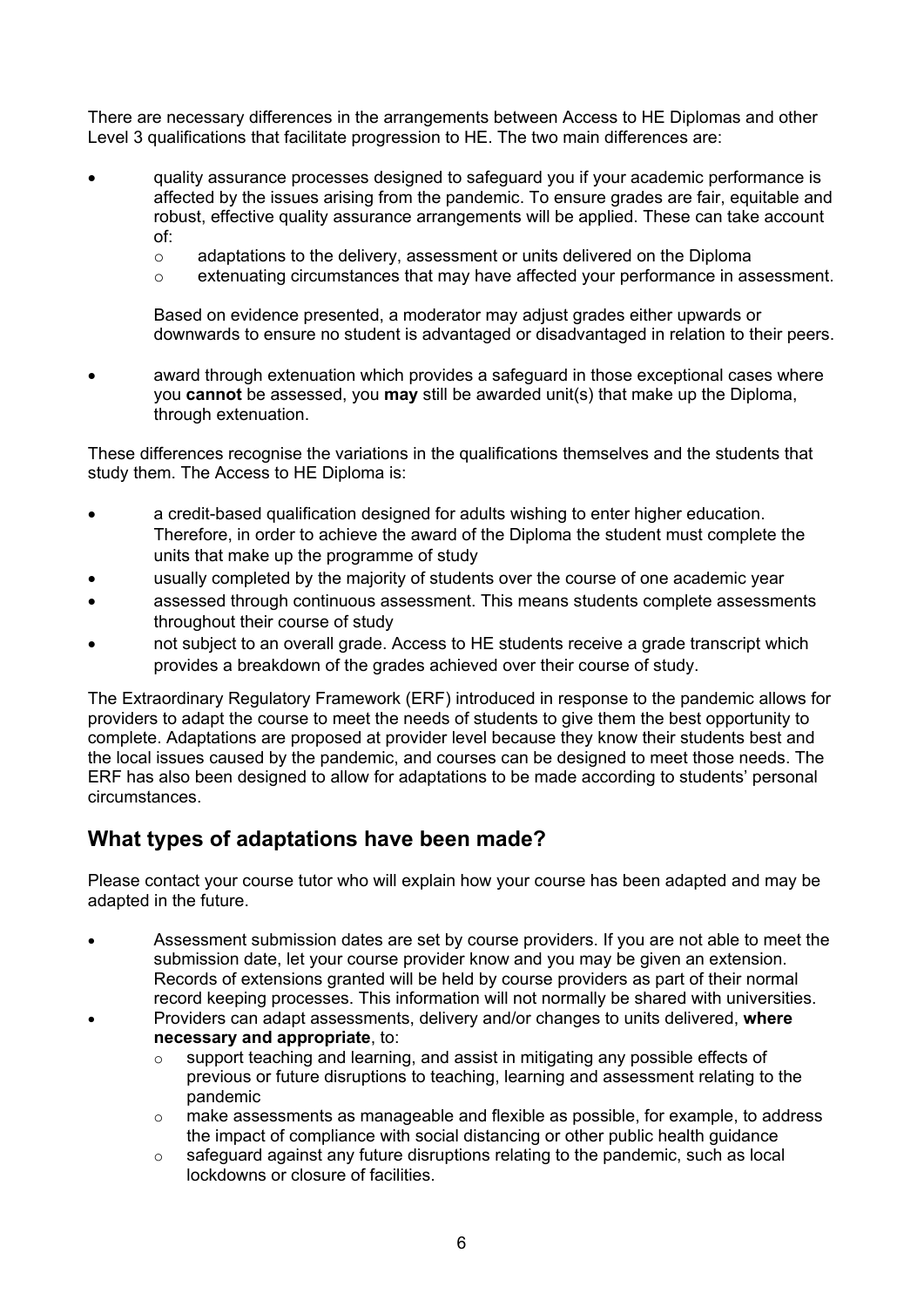It may mean that any exams planned will be replaced by a different type of assessment under the current arrangements.

Tutors will follow the QAA grading scheme when marking your assignments.

To ensure grades are fair, equitable and robust, effective quality assurance arrangements will be applied. These will take account of:

• **adaptations to the delivery, assessment or units** delivered on the Diploma.

Based on evidence presented, a moderator may adjust grades either upwards or downwards to ensure no student is advantaged or disadvantaged in relation to their peers.

#### <span id="page-9-0"></span>**I am finding it difficult to study where lessons, materials and/or assessments have been adapted and am worried it will affect my grades and completing the Diploma, what should I do?**

You should contact your course provider if you are concerned about any adaptations made to your course in year. You may be able to get access to additional support or tools to help you study.

Providers can adapt assessments and delivery, where necessary and appropriate, to:

- support teaching and learning, and assist in mitigating any possible effects of previous or future disruptions to teaching, learning and assessment relating to the pandemic
- make assessments as manageable and flexible as possible, for example, to address the impact of compliance with social distancing or other public health guidance
- safeguard against any future disruptions relating to the pandemic, such as local lockdowns or closure of facilities.

To ensure grades are fair, equitable and robust, effective quality assurance arrangements will be applied. These will take account of:

• **adaptations to the delivery, assessment or units** delivered on your Diploma.

Based on evidence presented, a moderator may adjust grades either upwards or downwards to ensure no student is advantaged or disadvantaged in relation to their peers.

#### <span id="page-9-1"></span>**I need additional support to help with my specific learning needs, will this be available if my course is adapted, and I have to work from home for example?**

You should contact your course provider if you are concerned about any adaptations made to your course, especially where you need additional support, to discuss what additional support or tools are available to help you.

#### <span id="page-9-2"></span>**I need additional support to help with my specific learning needs and I am worried adaptations to my course will affect my grades and completing the Diploma, what should I do?**

You should contact your course provider if you are concerned about any adaptations made to your course, especially where you need additional support, to discuss what additional support or tools are available to help you.

To ensure grades are fair, equitable and robust, effective quality assurance arrangements will be applied. These will take account of: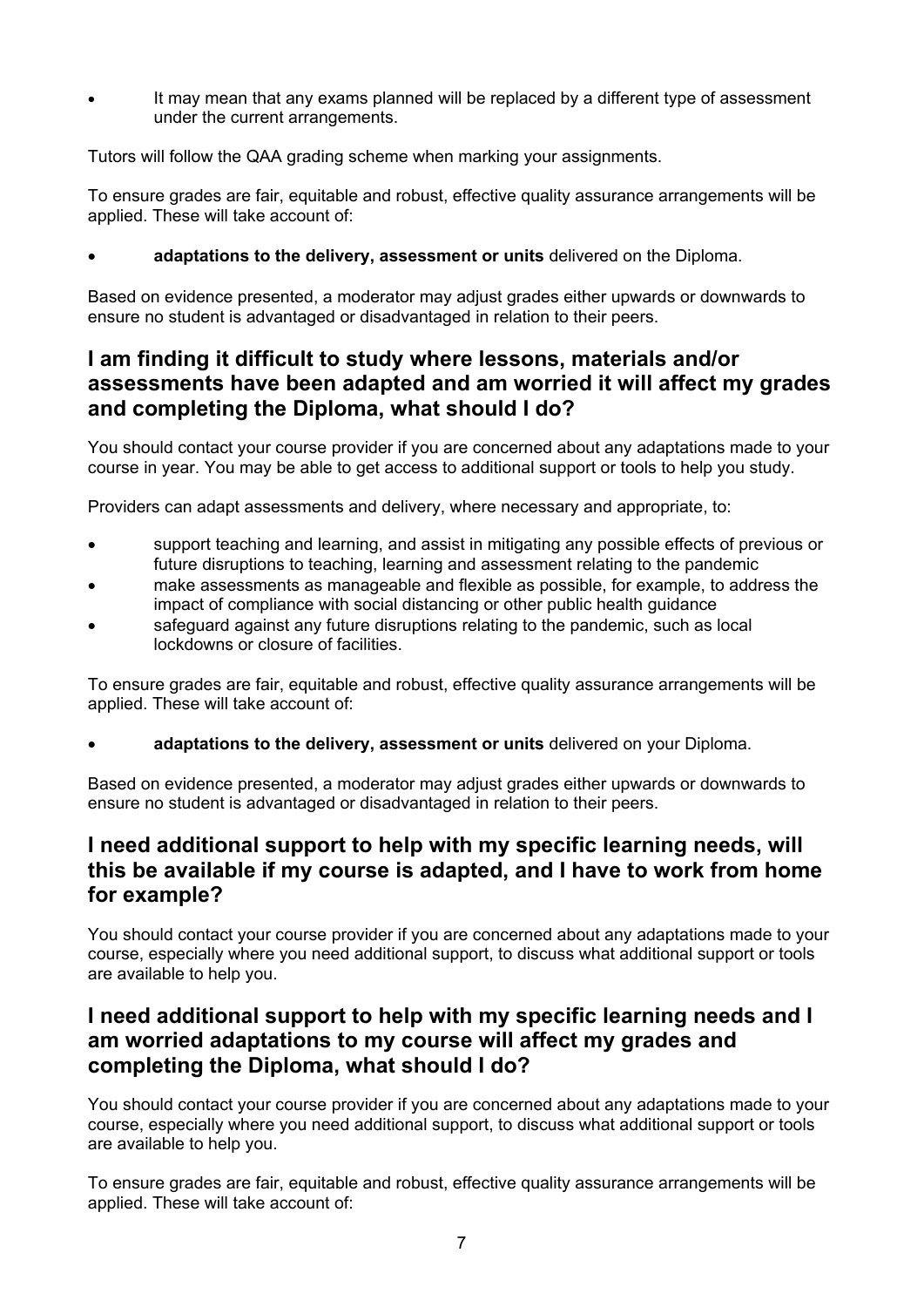#### • **adaptations to the delivery, assessment or units** delivered on your Diploma.

Based on evidence presented, a moderator may adjust grades either upwards or downwards to ensure no student is advantaged or disadvantaged in relation to their peers.

#### <span id="page-10-0"></span>**If there is a further lockdown (local or national) and I feel the work I produce during the lockdown does not reflect my previous performance, what do I do?**

If you feel that the work produced during a local or national lockdown does not reflect your previous performance, please speak to your provider. Providers have arrangements in place to deal with such extenuating circumstances.

To ensure grades are fair, equitable and robust, effective quality assurance arrangements will be applied. These will take account of:

• extenuating circumstances that may have affected your **performance** in assessment.

Based on evidence presented, a moderator may adjust grades either upwards or downwards to ensure no student is advantaged or disadvantaged in relation to their peers.

#### <span id="page-10-1"></span>**If there is a further lockdown which means I am unable to study because I am a key worker/carer or now have additional commitments, what should I do?**

Access to HE Diplomas have been designed to be responsive to changes in circumstances, for example, during a period of illness. If you are unable to study, please talk to your course provider about the best way to continue with your Diploma.

Options include:

- a making an application for extenuating circumstances
- b applying for an extension to assessment submission dates
- c a short pause<sup>[1](#page-10-2)</sup> of less than four weeks for example, if you are in self-isolation this will not necessarily affect the planned end date of your course
- d a formal break or suspension in learning.

If your course is not publicly funded, your course provider will be able to discuss other options that may be available to you.

You should contact your course provider to agree the appropriate steps taken that will be based on both you and your course provider's circumstances.

In those exceptional cases where you **cannot** be assessed, you **may** still be awarded unit(s) that make up the Diploma, through extenuation. The tutor/provider will draw upon either further adaptations to assessments or alternate lines of evidence to determine whether the unit can be awarded. You should speak to your course provider regarding the circumstances under which an award through extenuation can take place.

<span id="page-10-2"></span> $<sup>1</sup>$  relates to publicly funded provision in England.</sup>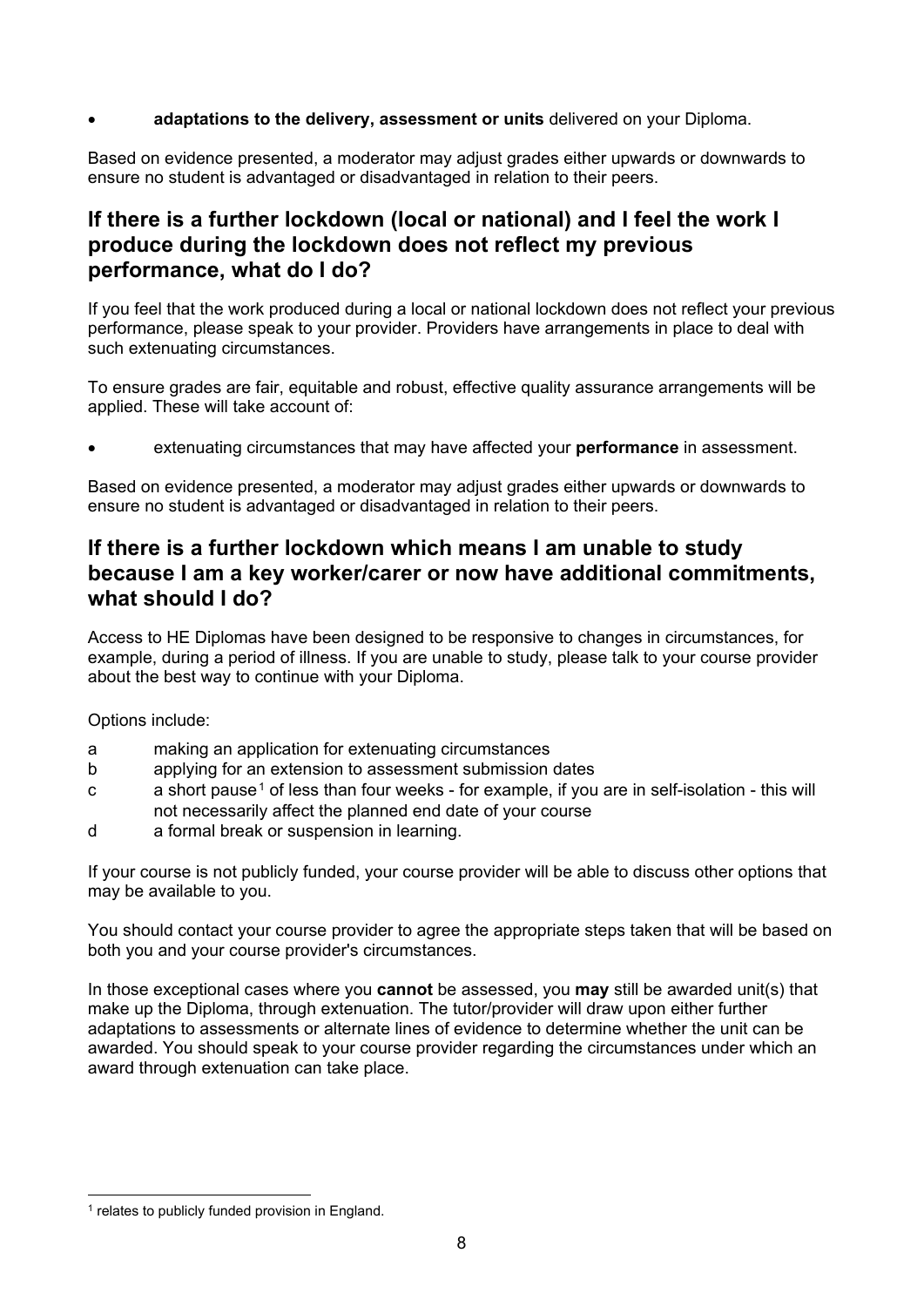#### <span id="page-11-0"></span>**I am a continuing student who started my course before 1 August 2021. What do I do if I feel the work I produced during a lockdown (local or national) does not reflect my current or previous performance?**

If you feel that the work produced during a national lockdown does not reflect your current or previous performance, please speak to your provider. Providers have arrangements in place to deal with such extenuating circumstances.

To ensure grades are fair, equitable and robust, effective quality assurance arrangements will be applied. These will take account of:

• extenuating circumstances that may have affected your **performance** in assessment.

Based on evidence presented, a moderator may adjust grades either upwards or downwards to ensure no student is advantaged or disadvantaged in relation to their peers.

#### <span id="page-11-1"></span>**I am a continuing student who started my course before 1 August 2021 and I was unable to study and submit assessments during a lockdown (local or national). What should I do?**

If you were unable to study and complete your assessments during a national lockdown, please talk to your course provider about the best way to continue.

#### Options include:

- a making an application for extenuating circumstances
- b applying for an extension to assessment submission dates
- c a short pause[2](#page-11-2) of less than four weeks for example, if you are in self-isolation this will not necessarily affect the planned end date of your course
- d a formal break or suspension in learning.

If your course is not publicly funded, your course provider will be able to discuss other options that may be available to you.

You should contact your course provider to agree the appropriate steps taken that will be based on both you and your course provider's circumstances.

In those exceptional cases where you **cannot** be assessed, you **may** still be awarded unit(s) that make up the Diploma, through extenuation. The tutor/provider will draw upon either further adaptations to assessments or alternate lines of evidence to determine whether the unit can be awarded. You should speak to your course provider regarding the circumstances under which an award through extenuation can take place.

<span id="page-11-2"></span><sup>2</sup> relates to publicly funded provision in England.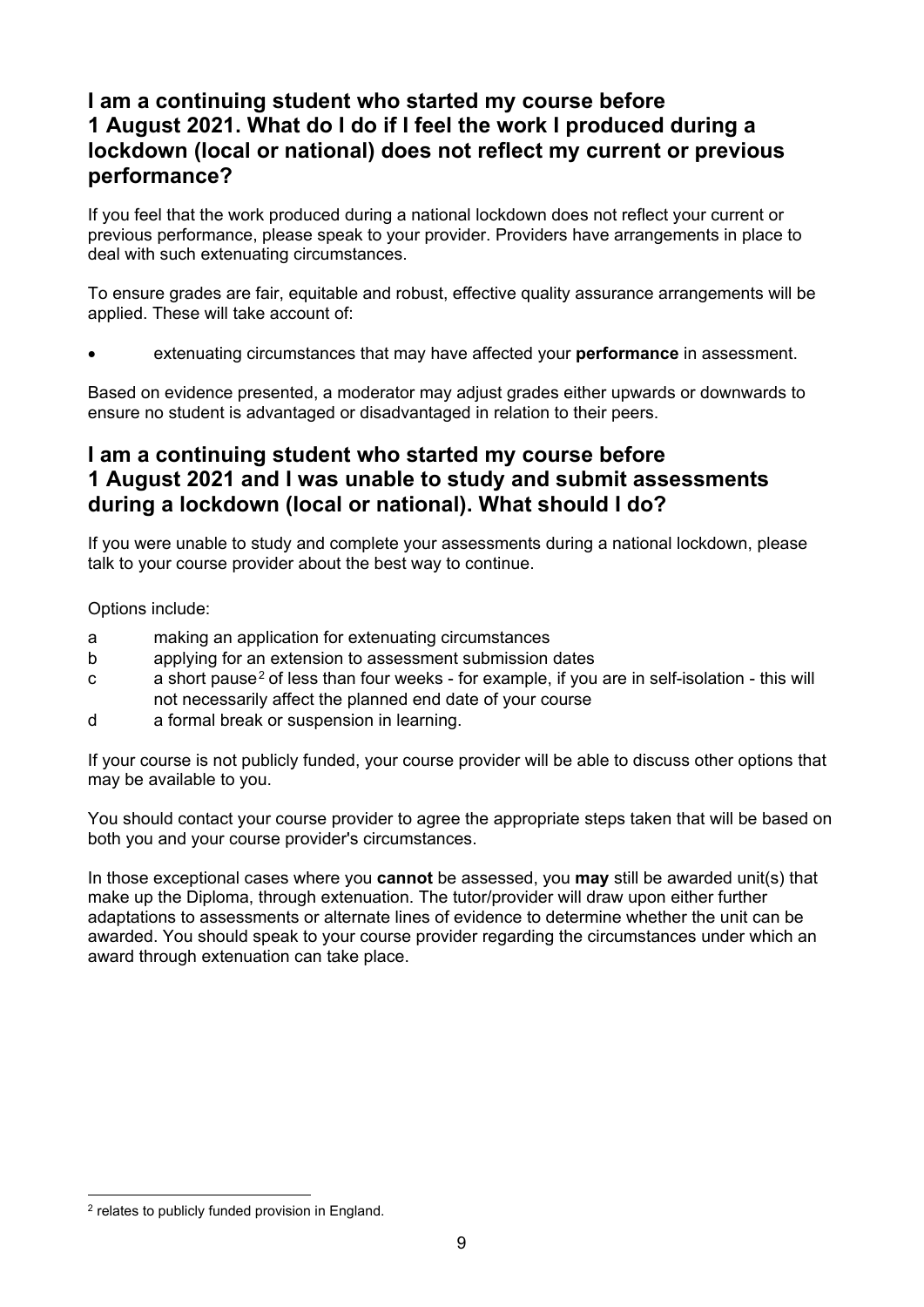#### <span id="page-12-0"></span>**I am a continuing student who started my course before 1 August 2021 and my provider rescheduled my assessments to be submitted at a later date because of national lockdown(s). What do I do if I feel my performance is affected by these changes?**

If the work was rescheduled and the volume of work is unmanageable, your provider will be able to advise you about the options available to you, for example, making an application for extenuating circumstances.

To ensure grades are fair, equitable and robust, effective quality assurance arrangements will be applied. These will take account of:

• **adaptations to the delivery, assessment or units** delivered on your Diploma.

Based on evidence presented, a moderator may adjust grades either upwards or downwards to ensure no student is advantaged or disadvantaged in relation to their peers.

#### <span id="page-12-1"></span>**What are extenuating circumstances?**

Extenuating circumstances are external to study on your course. These are circumstances that you believe have affected your performance in assessment (or ability to study or engagement with your programme of study) and are usually either unforeseen or unpreventable and outside of your immediate control. The exact nature and severity of that impact will be dependent on a complex interaction of factors at provider (centre), Diploma and student (individual and/or cohort) level.

Providers have made adjustments to many aspects of teaching and assessment to account for the impact of the pandemic but if your studies are affected particularly badly it is worth following your provider's extenuating circumstances process. Please contact your provider to discuss the process of application.

In most cases, extenuating circumstances that affect achievement on individual units (for example, in relation to requests for extended deadlines) are handled at course level, and appropriate action and decisions taken according to the provider's approved procedures. Access Validating Agencies (AVAs) will have processes in place to also consider cases where extenuating circumstances have affected performance in more than one area, or in any other way that falls outside the provider's normal processes.

This will also include exceptional cases where extenuating circumstances have affected the completion or submission of work for assessment. In those exceptional cases where you cannot be assessed, you may still be awarded unit(s) that make up the Diploma, through extenuation. The tutor/provider will draw upon either further adaptations to assessments or alternate lines of evidence to determine whether the unit can be awarded. You should speak to your course provider regarding the circumstances under which an award through extenuation can take place.

If extenuating circumstances impact your performance, such circumstances will be taken into account when quality assuring grades, through the process of moderation and standardisation. To ensure grades are fair, equitable and robust, effective quality assurance arrangements will be applied. These will take account of:

• extenuating circumstances that may have affected your **performance** in assessment.

Based on evidence presented, a moderator may adjust grades either upwards or downwards to ensure no student is advantaged or disadvantaged in relation to their peers.

These procedures have been developed through collaboration with our key stakeholders including Access Validating Agencies (AVAs), the Department for Education (DfE), Ofqual, Qualifications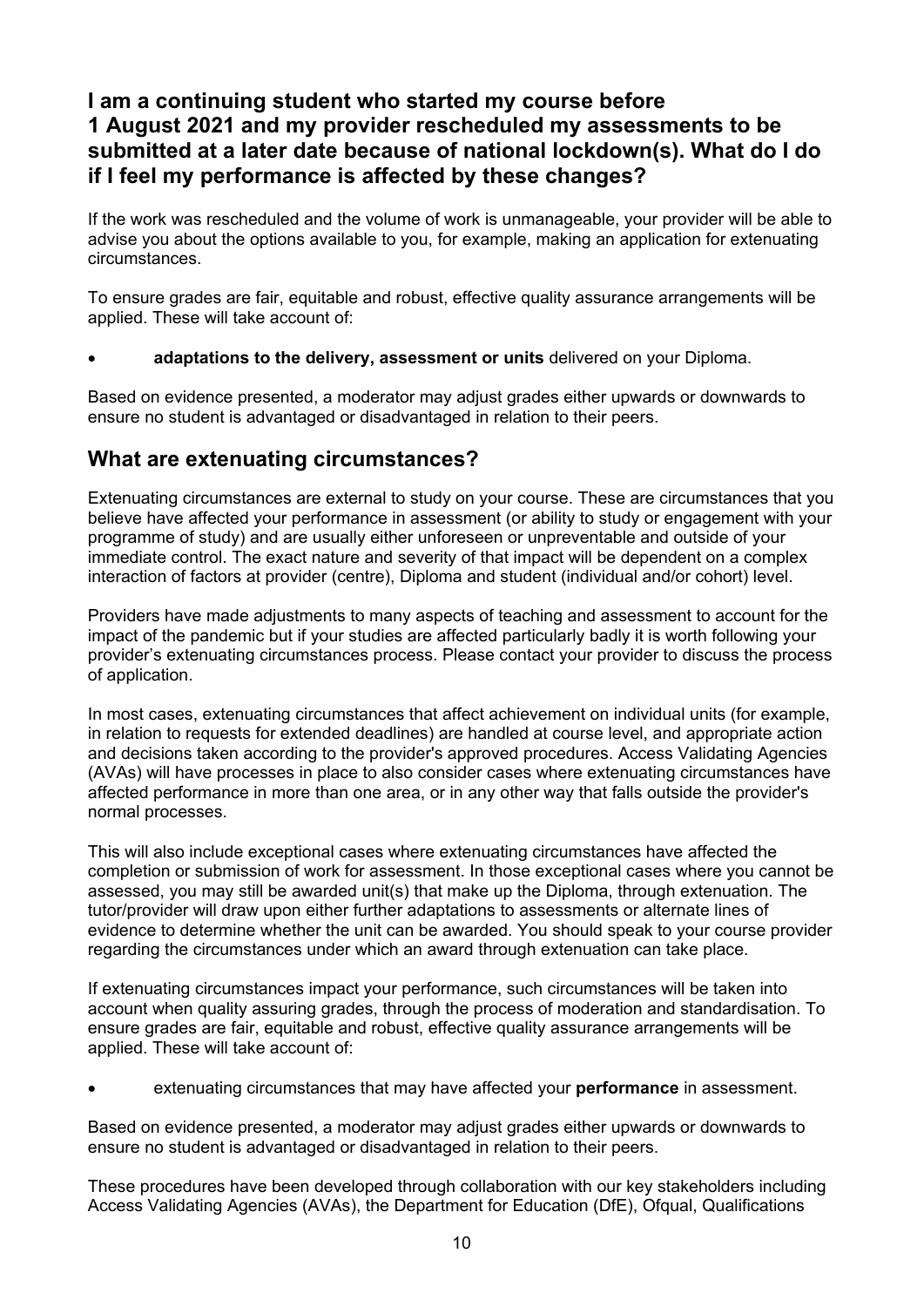Wales, UCAS and other organisations, and based on the experiences of students and providers during the 2019-20 and 2020-21 academic years.

#### <span id="page-13-0"></span>**Can I apply for extenuating circumstances?**

Yes. Access to HE providers and Access Validating Agencies (AVAs) already have in place procedures to allow you to identify extenuating circumstances that may affect your academic performance, should the current situation make studying difficult.

To discuss your specific circumstances, please speak directly to your course tutor.

#### <span id="page-13-1"></span>**How do I apply for extenuating circumstances?**

Please contact your course tutor who will explain how to apply.

#### <span id="page-13-2"></span>**Can I apply for an extension to an assessment submission deadline?**

Yes. Access to HE providers and AVAs already have procedures in place to allow you to apply for an extension, should the current situation make studying difficult.

To discuss your specific circumstances, please speak directly to your course tutor.

#### <span id="page-13-3"></span>**How do I apply for an extension to an assessment submission deadline?**

Please contact your course tutor who will explain how to apply.

#### <span id="page-13-4"></span>**Can I apply for a break in learning?**

Yes. Access to HE providers and AVAs already have procedures in place to allow you to take a break in learning should the current situation make studying difficult. You and your course provider can agree to suspend learning while you take a break. This allows you to continue later with the same eligibility that applied when you first started their learning.

Publicly funded courses in England and Wales already have provision for 'breaks/suspension in learning' or for a range of circumstances. Guidance from the Education and Skills Funding Agency (for providers in England) and Welsh Government (for providers in Wales) has information about the options available.

To discuss your specific circumstances, please speak directly to your course tutor.

#### <span id="page-13-5"></span>**How do I apply for a break in learning?**

Please contact your course provider who will explain how to apply.

#### <span id="page-13-6"></span>**I am unable to access online lessons and materials, what should I do?**

If you are unable to access online lessons and materials, you should contact your course provider.

#### <span id="page-13-7"></span>**I have concerns about the support available to me, what should I do?**

If you have concerns about the delivery of your course or support available to you on course, you should follow your course provider's complaints process in the first instance. Details of this will be on their website and should be included in your student handbook. You can contact the Access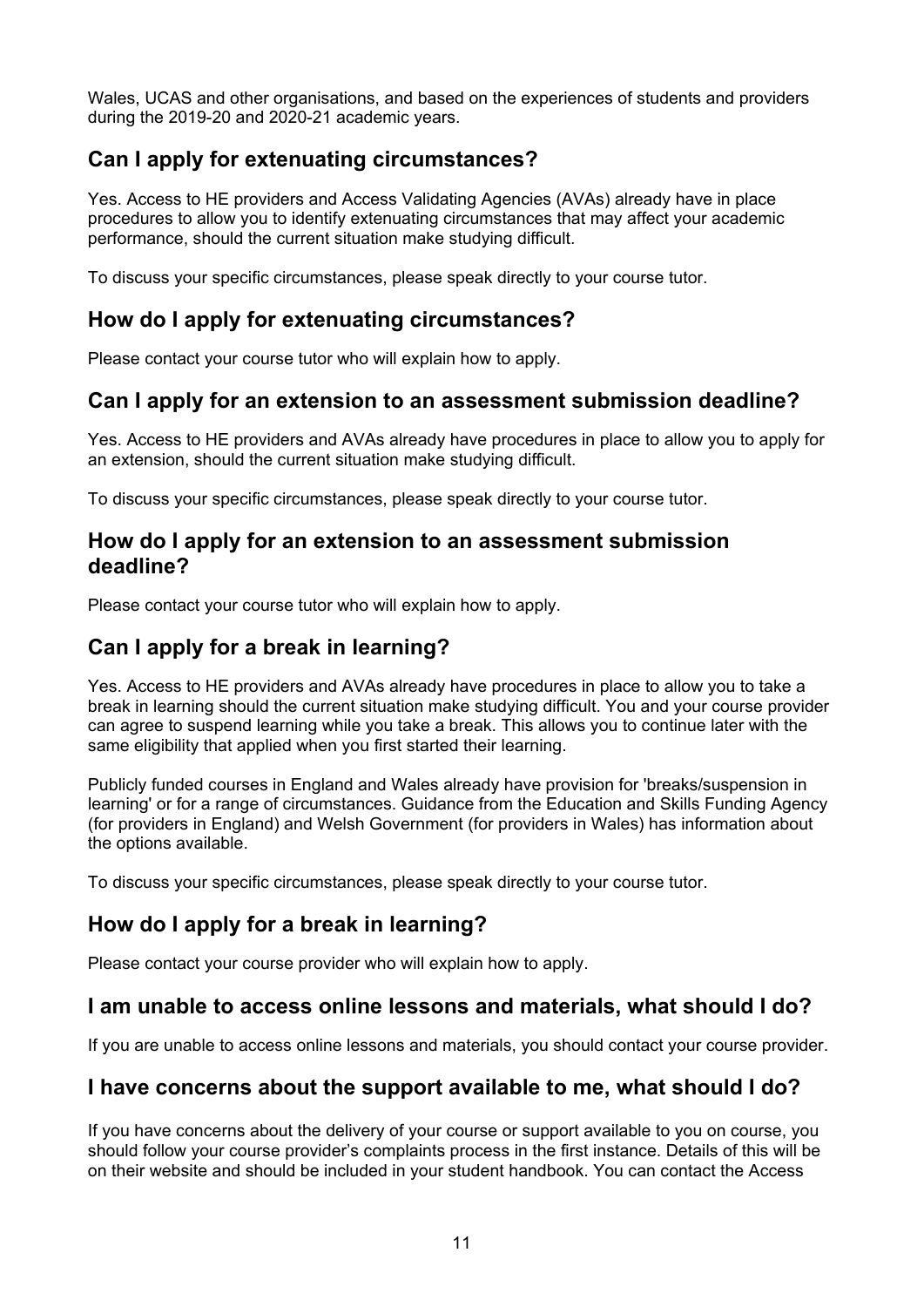Validating Agency (AVA) that will issue your Diploma if you are still not satisfied with the outcomes of the complaint investigation.

#### <span id="page-14-0"></span>**I feel my well-being and mental health are being affected, what should I do?**

We recognise the impact of the continued pandemic on the mental health of students, providers and AVA staff. While it is not possible for this to be addressed directly through our arrangements, the health and well-being of students, teachers and AVA staff has been considered in the development of the arrangements. We are aiming to reduce the impact where we can by allowing AVAs and providers to adapt the Diploma as necessary and appropriate to their local situation, and by providing clear and timely communications.

The challenges faced by adult students during the pandemic are varied and different to those faced by students studying other Level 3 qualifications, and we want to assure you that all comments, views and feedback received on course experiences are considered as part of our continual assessment of the arrangements.

Colleges may make adjustments to aspects of teaching and assessment to account for the impact of the pandemic. Your course provider will have in place mechanisms and services to support you and you should contact them to find out more about the student support services available to you.

#### <span id="page-14-1"></span>**I am worried about my progression to university, what should I do?**

If you have any concerns about your progression to university, please speak to your course provider and the universities you have applied to.

Our priority is to support students to meet the challenges to learning and delivery presented by the pandemic and ensure that all Access to HE students are as well prepared as they can be for their transition to higher education and minimise lost learning as far as possible.

#### <span id="page-14-2"></span>**When do I get my results?**

Confirmed results will be released to students after the Final Awards Board. The results will be released to you no later than the deadline for results to be uploaded to UCAS. Please speak to your course provider regarding the specific date you will receive your results.

#### <span id="page-14-3"></span>**How will you ensure my grades will be fair?**

In addition to the principles of quality assurance aligned to the [QAA grading scheme,](http://www.qaa.ac.uk/en/access-to-he/access-to-he-resources) other quality assurance measures may also be applied. Your AVA will ensure that information and communications are made available to you on the quality assurance arrangements.

To make sure grades are fair, equitable and robust, AVAs and providers have processes in place to ensure grades go through internal moderation, external moderation and standardisation. These effective quality assurance arrangements will take into account:

- adaptations to the delivery, assessment or units delivered on the Diploma
- extenuating circumstances that may have affected student **performance** in assessment.

Based on evidence presented, a moderator may adjust grades either upwards or downwards to ensure you are not advantaged or disadvantaged in relation to your peers.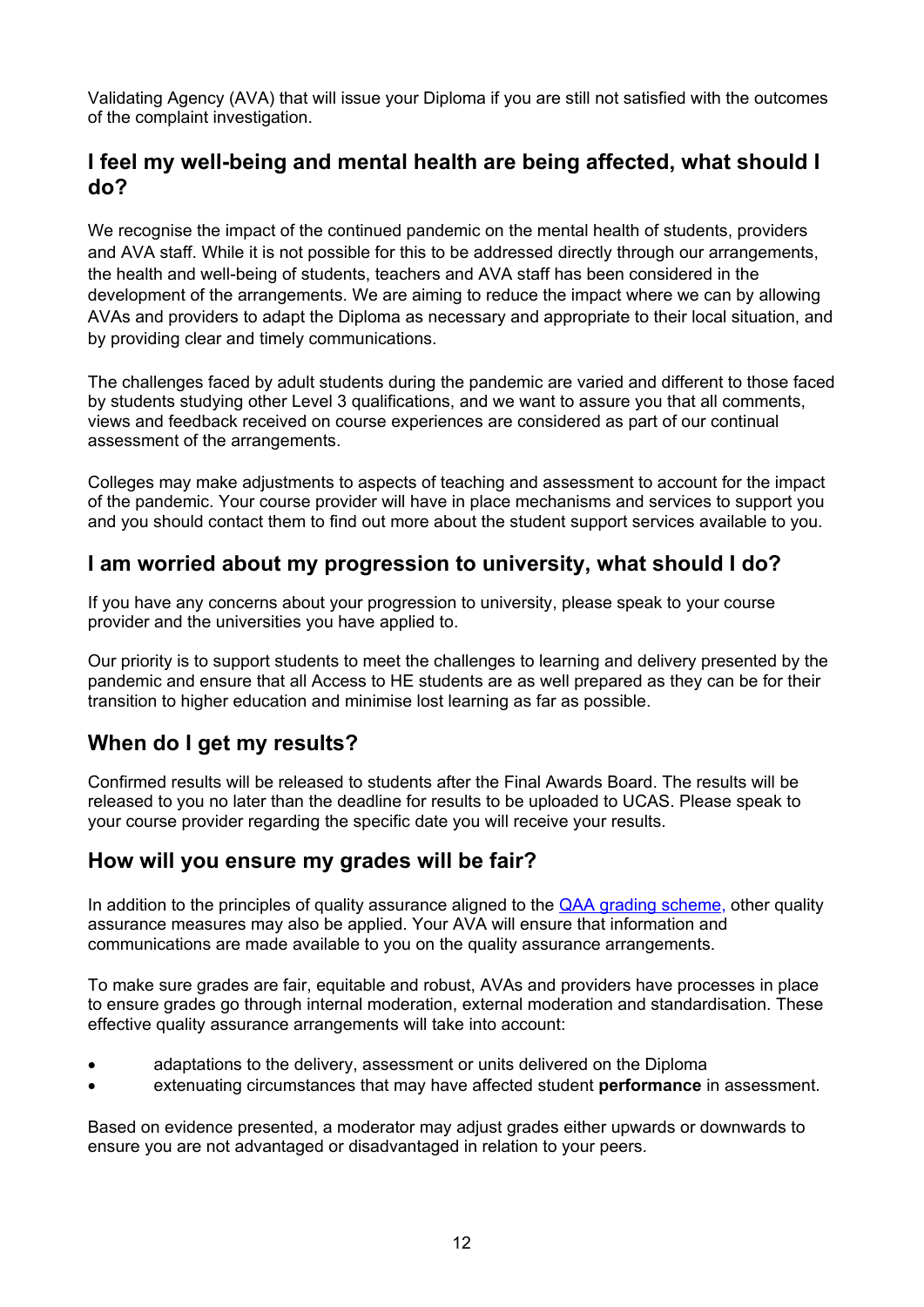## <span id="page-15-0"></span>**Can I appeal my grades?**

AVAs and providers have processes in place to support students who feel their grades during their course of study do not reflect their performance. Your AVA will follow the procedures for student appeals as detailed in [Grading Scheme Handbook Section C: Using the Grade Descriptors in](https://www.qaa.ac.uk/docs/qaa/about-us/access-grading-scheme-handbook-section-c.pdf)  [Assessment.](https://www.qaa.ac.uk/docs/qaa/about-us/access-grading-scheme-handbook-section-c.pdf)

Please speak to your course tutor if you have concerns about assessment decisions relating to the achievement of credits or grade. You should discuss these with the relevant member of the course team when the assessed work is first returned to you. You may subsequently make a representation through the provider's formal procedures. You may appeal the grading decision that results as a consequence of a representation, but only on the grounds of evidence of administrative or procedural error.

#### <span id="page-15-1"></span>**What do the arrangements look like for units where I cannot submit all of the evidence required for the award of such units?**

In those **exceptional** cases where you have been unable to submit all of the assessments required for the achievement of each unit, through no fault of your own, your tutor/provider will draw upon either further adaptations to assessments or alternate lines of evidence to determine whether the unit can be awarded. Sufficient evidence will need to be available for tutors/providers to make a judgement on the award of a unit.

This means that your tutors/providers may map to existing evidence or may need to ensure additional student assessment or alternative evidence is generated. The available evidence must relate to the learning outcomes of each unit being assessed. For graded units, the available evidence must relate to the learning outcomes of each unit being assessed **and** the grade descriptors assigned to the unit.

Continued teaching of the Diploma will be vital to ensure that the most complete sources of evidence are available on which the tutor/provider can base their judgement. Tutor/provider judgements can only be based on evidence of what you can do, not what you have the potential to achieve.

To ensure you have confidence in the results awarded this year, the evidence submitted to support the award of a unit will be subject to quality assurance arrangements.

On completion of the Diploma, you will receive a unit transcript. It will not be possible to identify from the transcript any units awarded through extenuation.

#### <span id="page-15-2"></span>**Why has there been no reduction to the content of the course?**

Access to HE Diplomas are credit-based qualifications. In order for the Diploma to be awarded all credits must be achieved. It is not possible to reduce the number of credits required to achieve the Diploma. Therefore, evidence must be presented to demonstrate that all credit required for the award of the Diploma has been achieved.

You will receive a unit transcript that outlines the unit grades you have been awarded. If the credit volume was reduced, it would not be possible to make the award of the Diploma needed to support progression into higher education.

While it is not possible to reduce the number of credits, other adaptations, such as reducing the volume of assessment needed, are possible. In those exceptional cases where you **cannot** be assessed, you **may** still be awarded unit(s) that make up the Diploma, through extenuation. Your tutor/provider will draw upon either further adaptations to assessments or alternate lines of evidence to determine whether the unit can be awarded.